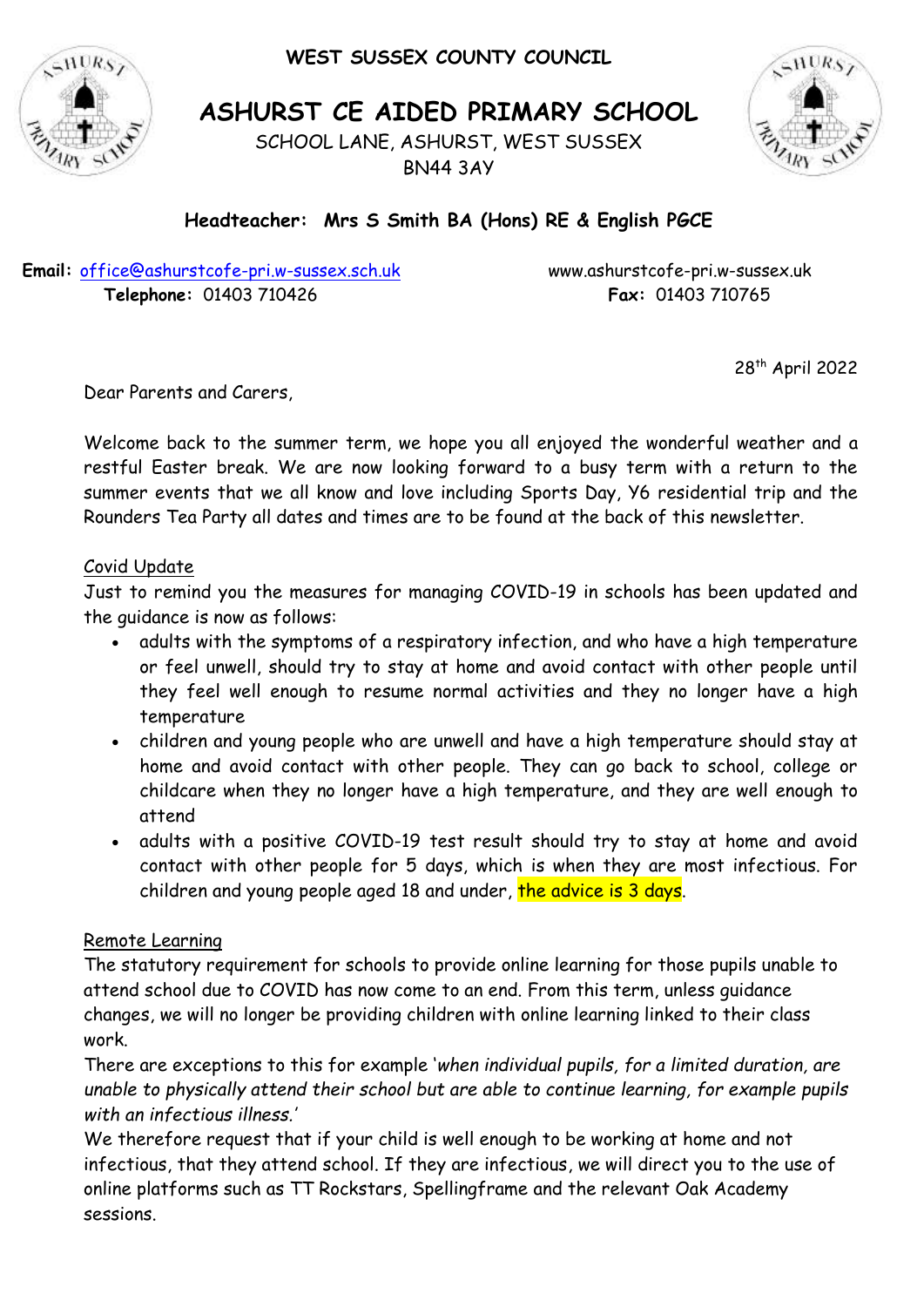*FAPs Update:*

*A warm welcome back for the summer term from FAPS. We hope you all had a great Easter break.*

*Firstly, thank you all for your support last term. The Funky Chicken disco was a great success. We raised over £400 which will go towards new outdoor learning equipment for the children. We will keep you updated with specific plans.*

*As always, we will be continuing our after sports snacks and drinks. Please do look out for the sign up sheet to provide a yummy snack for the children one week - shop bought or homemade, the children love it!*

*We have some exciting upcoming events too, including:*

*Jubilee Party - 24th June 2022 1:30pm onwards. FAPS will be running a cash/card bar and cream teas - yummy!*

*Sports Day - 15th July 2022. 1-4pm approx. FAPS will be running a bar with snacks and nibbles.*

*We are so thankful for your support and are excited to be able to enhance every child's learning experience at Ashurst.*

### School Website

[http://www.ashurstcofe-pri.w-sussex.sch.uk](http://www.ashurstcofe-pri.w-sussex.sch.uk/)

The school website is updated regularly and is where the most up-to-date information can be found including: Newsletters, OFSTED and SIAMS reports, PE/Sports Funding statements, Pupil Premium and Local Offer statements and School Policies. You can also find our Twitter feed with lots of photographs there too!

#### Safeguarding

As always, should you have any concerns regarding your child/children, please contact the school as soon as possible, in order that matters may be quickly and effectively resolved. Should you have any Safeguarding concerns please contact the DSL team Mrs Smith, Mrs Hedley or Mrs Sansbury direct or via [DSL@ashurstcofe-pri.w-sussex.sch.uk.](mailto:DSL@ashurstcofe-pri.w-sussex.sch.uk)

Kindest regards,

Mrs S Smith Headteacher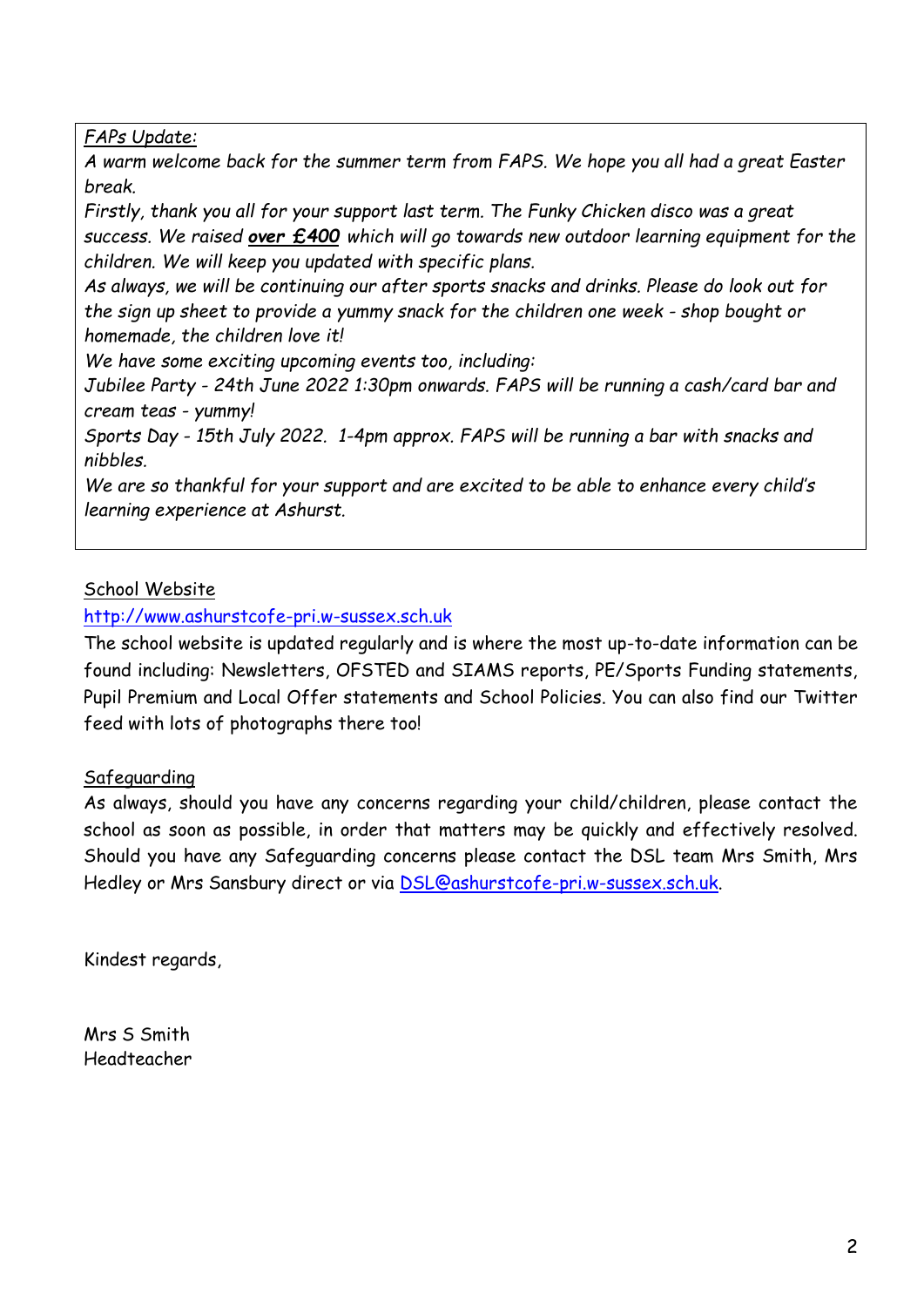#### Ashurst CE Aided Primary School Dates for your Diary

| Summer Term 2022 |                                                                     |  |
|------------------|---------------------------------------------------------------------|--|
| SUMMER TERM 2022 | Monday 25 <sup>th</sup> April - Thursday 21 <sup>st</sup> July 2022 |  |
| Half Term        | Monday 30 <sup>th</sup> May - Friday 3 <sup>rd</sup> June 2022      |  |
| INSET DAYS       | Thursday $30^{th}$ June & Friday $1^{st}$ July                      |  |

| FAPS Committee Meeting 3pm in school                        | Monday 25 <sup>th</sup> April   |  |  |
|-------------------------------------------------------------|---------------------------------|--|--|
| Y6 Goodwood Residential 'Any Questions' Meeting 3pm         | $27th$ April                    |  |  |
| Y5 Taster Morning Steyning Grammar School                   | Friday 29th April               |  |  |
| Y6 Bikeability Jolesfield Primary School.                   | Friday 29 <sup>th</sup> April   |  |  |
| <b>BANK HOLIDAY</b>                                         | Monday 2 <sup>nd</sup> May      |  |  |
| Arundel Castle Visit Mouse Class - all day                  | Wednesday 4 <sup>th</sup> May   |  |  |
| Family Church Service St.James, Ashurst 10:30am             | Sunday 8 <sup>th</sup> May      |  |  |
| SATs Week and in-school Assessments                         | $9^{th}$ - 13 <sup>th</sup> May |  |  |
| Y6 Chanctonbury Music Festival Steyning Grammar (tbc)       | Tuesday 17 <sup>th</sup> May    |  |  |
| <b>Y6 Goodwood Residential Visit</b>                        | Mon 23rd - Thurs 26th May       |  |  |
| <b>HALF TERM</b>                                            |                                 |  |  |
| <b>Y4 Multiplication Test weeks</b>                         | $6-17$ <sup>th</sup> June       |  |  |
| Whole School Platinum Jubilee Art Day                       | Monday 6 <sup>th</sup> June     |  |  |
| Whole School Photograph 1 pm                                | Tuesday 7 <sup>th</sup> June    |  |  |
| Family Church Service St.James, Ashurst 10:30am             | Sunday 12 <sup>th</sup> June    |  |  |
| APS Queen's Platinum Jubilee Celebrations                   | Friday 24 <sup>th</sup> June    |  |  |
| EYFS Profile, Y1 Phonics, Y2 SATs Parents consultations     | Tuesday 28 <sup>th</sup> June   |  |  |
| <b>INSET DAY</b>                                            | Thursday 30 <sup>th</sup> June  |  |  |
| <b>INSET DAY</b>                                            | Friday 1st July                 |  |  |
| Y6 Leavers' Celebrations - Lancing College 10:30am          | Monday 4 <sup>th</sup> July     |  |  |
| Y6 Transfer Taster Day - Steyning Grammar School            | Wednesday 6 <sup>th</sup> July  |  |  |
| & whole school year change day                              |                                 |  |  |
| FGB Meeting to include Y6 Leavers & Young Ashurst Governors | Thursday 7 <sup>th</sup> July   |  |  |
| 5pm                                                         |                                 |  |  |
| Family Church Service St.James, Ashurst 10:30am             | Sunday 10 <sup>th</sup> July    |  |  |
| <b>Y6 SATs Parent's Consultation</b>                        | Monday 11 <sup>th</sup> July    |  |  |
| Y6 Production 1:30pm                                        | Thursday 14 <sup>th</sup> July  |  |  |
| Sports Day 1pm                                              | Friday 15th July                |  |  |
| Open Afternoon 2:30 - 4pm                                   | Monday 18 <sup>th</sup> July    |  |  |
| Y6 Leavers Rounders Tea-Party 2pm - 4pm                     | Tuesday 19th July               |  |  |
| End of school year St James' Church Service 2:45pm All      | Wednesday 20 <sup>th</sup> July |  |  |
| welcome                                                     |                                 |  |  |
| End of Term                                                 | Thursday 22nd July              |  |  |

| Sports Club Y1-Y6 Thursday 3.15-4.15pm       |       |  |
|----------------------------------------------|-------|--|
| 28 <sup>th</sup>                             | April |  |
| $5^{th}$ , $12^{th}$ , $19^{th}$ & $26^{th}$ | May   |  |
| $9^{th}$ , $16^{th}$ & $23^{rd}$             | June  |  |
| $7^{th}$ & $14^{th}$                         | July  |  |